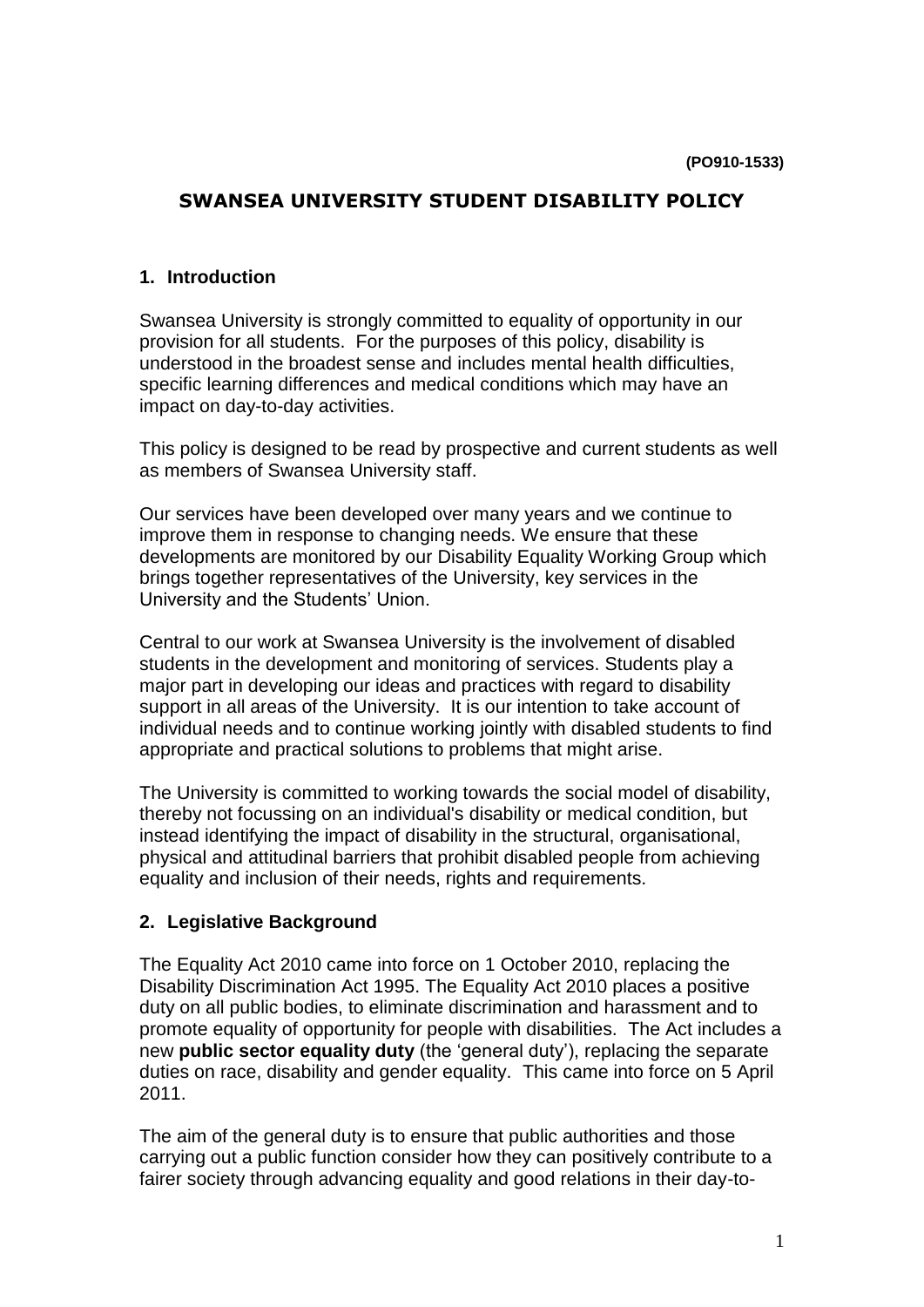day activities. The duty ensures that equality considerations are built into the design of policies and the delivery of services and that they are kept under review. This will achieve better outcomes for all.

Public bodies are required to have due regard to the need to:

- eliminate unlawful discrimination, harassment and victimisation and other conduct that is prohibited by the Act
- advance equality of opportunity between people who share a relevant protected characteristic and those who do not
- foster good relations between people who share a protected characteristic and those who do not.

This guidance refers to these three elements as the three 'aims' of the general duty and so when we discuss the general duty we mean all three aims.

The new general duty covers the following protected characteristics:

- $\bullet$  Age
- Gender reassignment
- Sex
- Disability
- Pregnancy and maternity
- Sexual Orientation
- Race including ethnic or national origin, colour or nationality
- Religion or belief including lack of belief  $\bullet$

It applies to marriage and civil partnership, but only in respect of the requirement to have due regard to the need to eliminate discrimination.

Discrimination against disabled people can take place in the following ways:

- **Direct Discrimination:** An individual is treated less favourably than another because of a disability this can apply to areas other than work e.g accessing good and services.
- **Indirect Discrimination**: When a rule, practice or policy that applies to the majority but disadvantages someone with a disability and it can not be shown to be justified to meet a legitimate objective.
- **Discrimination by Association**: Direct discrimination against someone because they associate with another person who has a disability.
- **Discrimination by Perception**: Direct discrimination against an individual because the others think they possess a particular protected characteristic, e.g. disability.
- **Harassment**: Unwanted behaviour related to disability that has the purpose or effect of violating a person's dignity or creating an intimidating, hostile, degrading, humiliating or offensive environment for them.
- **Harassment by a Third Party:** Third party harassment can occur if a member of the University complains of harassment by a person who is not a member of staff or student of the University.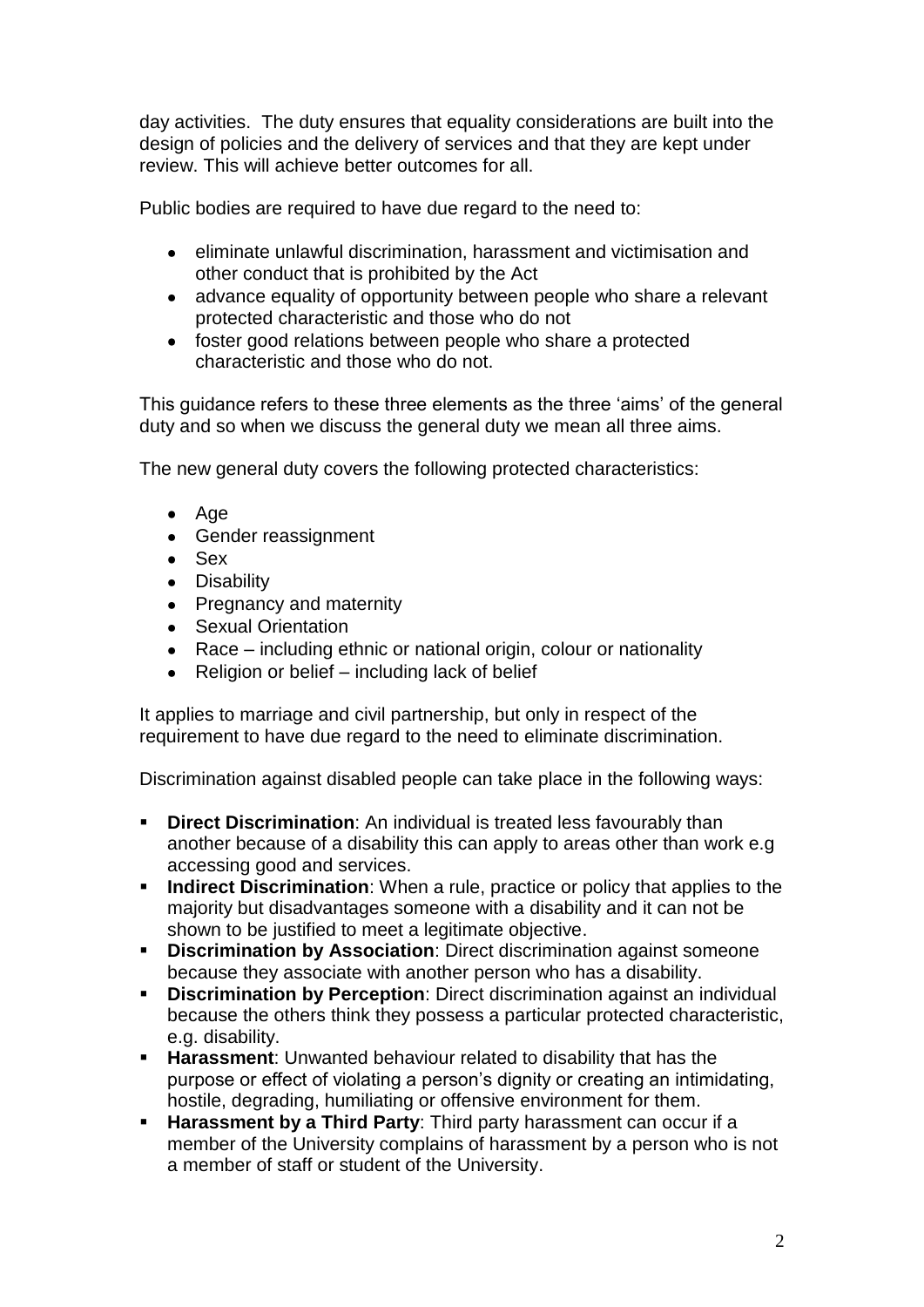**Victimisation**: When a staff member is treated badly because they have made, or supported a complaint or grievance, under the Equality Act: by treating them 'less favourably' than other people, or by failing to make a 'reasonable adjustment' compared with other people for a reason relating to their disability.

The Equality Act 2010 continues the existing duty upon higher education institutions to make reasonable adjustments for staff, students and service users in relation to:

- provisions, criteria or practices
- physical features
- auxiliary aids

These adjustments apply where a disabled person is placed at a substantial disadvantage in comparison to non-disabled people. It is important to note that with regard to direct discrimination, an institution can treat a disabled person favourably compared to a non-disabled person, and this would not amount to direct discrimination of a non-disabled person.

The University supports an anticipatory approach which requires pro-active consideration of disabled access to services and facilities to ensure adjustments are made in advance of individual disabled people attempting to use the service or access education.

All HEIs are required to have a Strategic Equality Plan (SEP) which must comprise of a range strategic objectives and actions and how the Institution will engage with these. The Plan will be reviewed each year, and progress towards the achievement of goals monitored and appropriate recommendations made. The monitoring of the Plan will be carried out by the Disability Equality Working Group, and the Equal Opportunities Committee.

Central to the planning, development and implementation of our disability priorities is the need for consultation and involvement with students and other key stakeholders. It is our intention to involve disabled people throughout the process to ensure that their views are influential. Consultations will be set up for students, and other interested groups.

This policy also takes cognisance of relevant parts of the QAA Code of practice for the assurance of academic quality and standards in higher education.

The University will put in place procedures to ensure that all disabled students are treated fairly. It will make reasonable adjustments to support students in their learning environment and so far as is reasonable remove or reduce barriers which prevent disabled students from successful participation in all aspects of University life.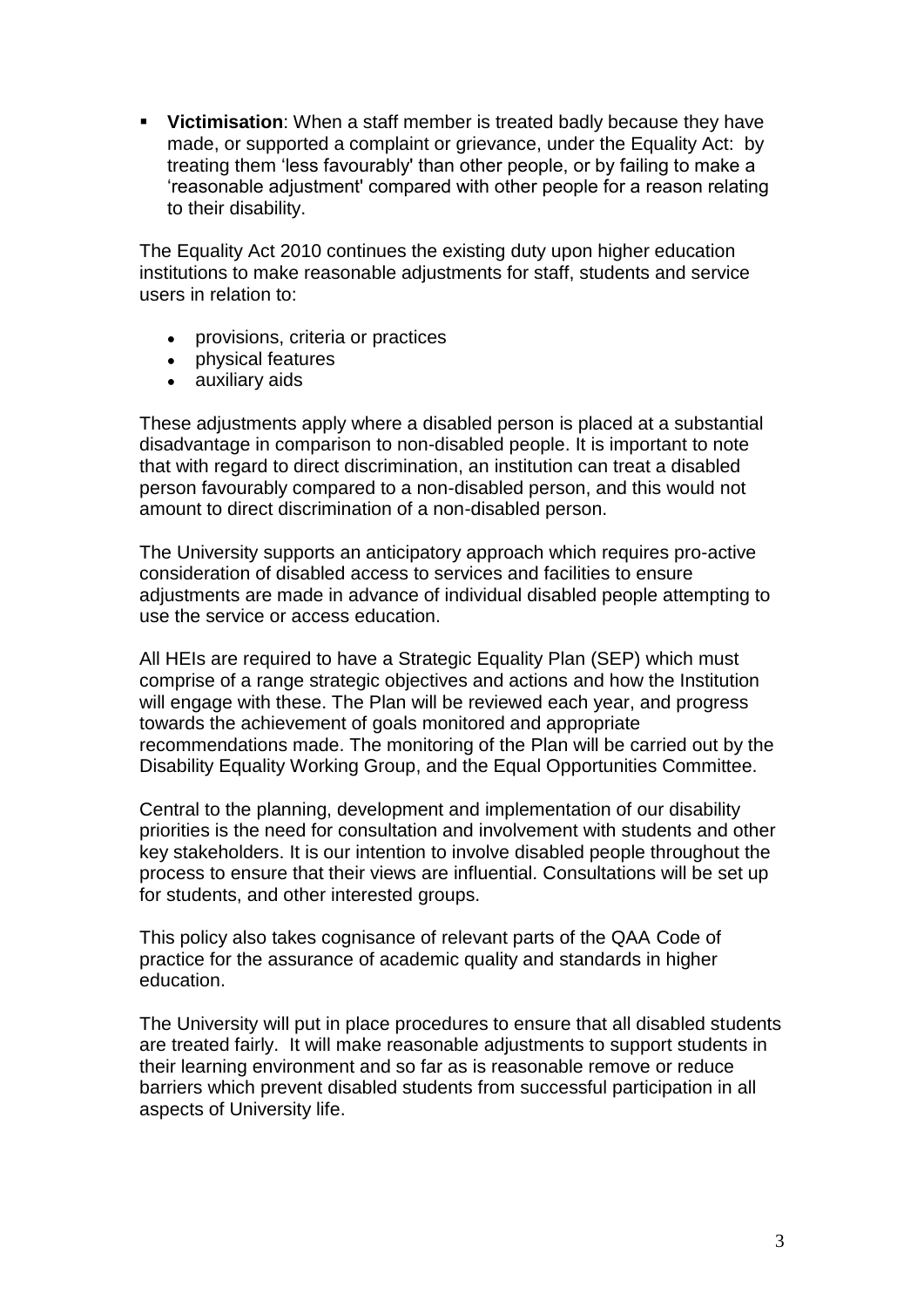# **3. Aims of Policy**

The Student Disability Policy provides a framework for promoting disability equality. Our aim is to identify and remove any barriers which exist for disabled people using our facilities and enable them to access as fully as possible all education, social and leisure opportunities.

The University is working towards a 'social' model of disability. The University expects all staff to be aware of this policy and to treat disabled people fairly, with respect and accordance with this policy. Heads of Schools/Colleges, Heads of Departments and Administrative sections will be responsible for ensuring that the policy is communicated effectively and is being fully implemented in their area.

Furthermore, the University regards this policy as a working document that will be reviewed and revised regularly.

The Aims of this policy are to ensure that:

- $\bullet$ applications for admission from potential students are assessed on the basis of the applicant's aptitudes, abilities and qualifications;
- disabled students have access to the appropriate support and  $\bullet$ adaptations to enable them to be fully included in the life of the University as is reasonably possible;
- $\bullet$ the views of the individual student are taken into account at all times when their requirements are being assessed:
- members of staff working with disabled students, have appropriate  $\bullet$ information and support;
- $\bullet$ Learning, teaching and assessment strategies are employed so that curricula are as inclusive as reasonably possible.
- the University takes steps to enable students who become disabled  $\bullet$ during their time at the University to continue in their chosen course of study where possible;
- disabled members of the public can fully participate in public events held on University premises;
- so far as is reasonably practicable, University premises are made  $\bullet$ accessible and safe for disabled people.

## **4. Definition of Disability**

Under the Equality Act a person is disabled if they have a physical or mental impairment which has a substantial and long-term adverse effect on their ability to carry out normal day-to-day activities. People who have had a disability within the definition are protected from discrimination even if they have since recovered. Impairment covers physical or mental impairment which includes sensory impairment such as affecting sight or hearing.

'substantial' is defined as 'more than minor or trivial'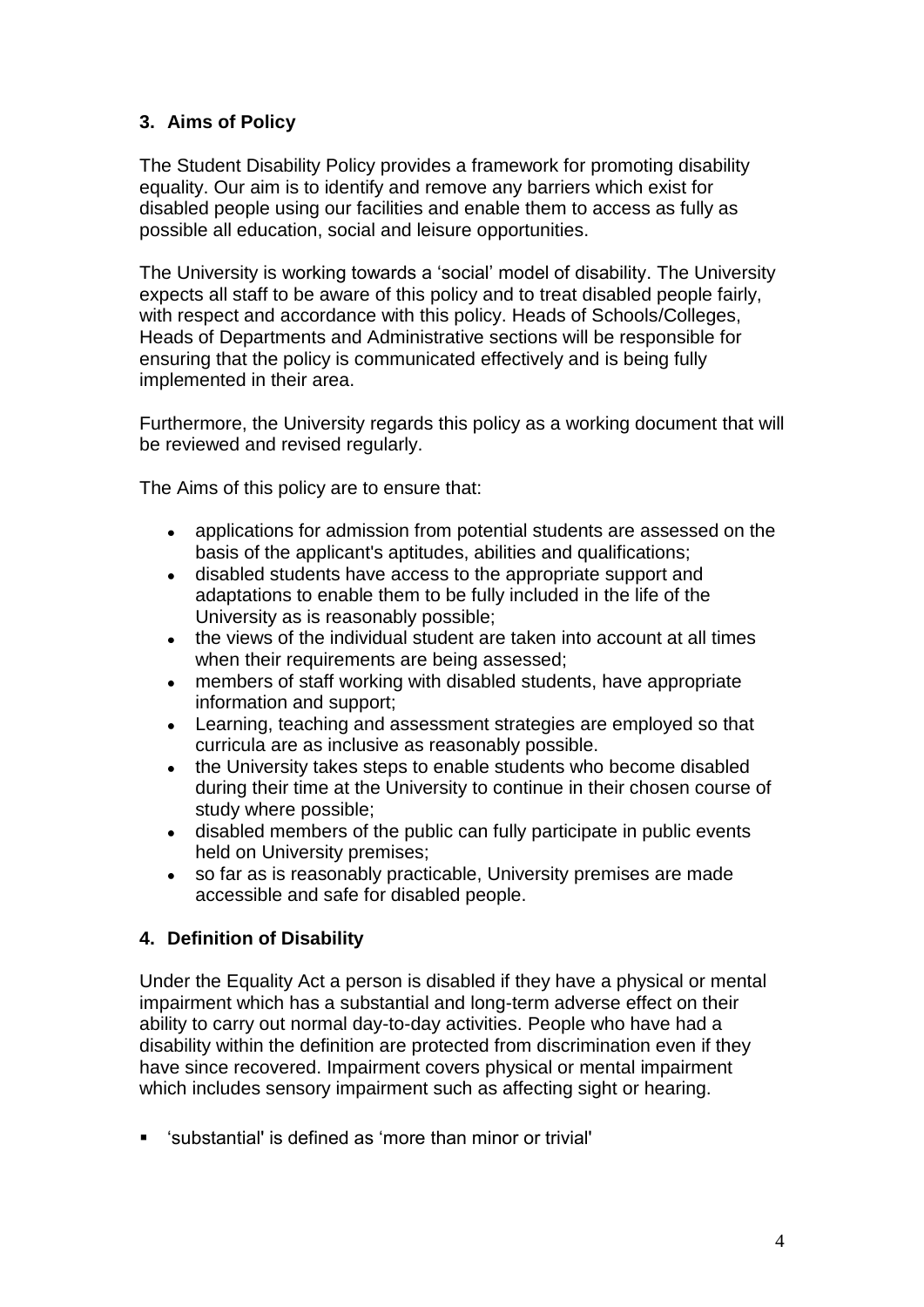- 'long-term effect' is defined as lasting more than a year (12 months or more).
- Physical and sensory impairments, Specific learning differences, Autistic spectrum disorders, Mental health issues, Severe disfigurements, Anyone with an HIV infection, cancer or multiple sclerosis, Progressive conditions that affect normal day-to-day activities, including long term physical health issues are all covered by the Act.

The University is committed to working towards the social model of disability. The social model of disability draws on the idea that it is society that disables people, through designing everything to meet the needs of the majority of people who are not disabled. There is a recognition within the social model that there is a great deal that society can do to reduce, and ultimately remove, some of these disabling barriers, and that this task is the responsibility of society, rather than the disabled person.

The social model is more inclusive in approach. Pro-active thought is given to how disabled people can participate in activities on an equal footing with nondisabled people. Certain adjustments are made, even where this involves time or money, to ensure that disabled people are not excluded. The onus is on the organiser of the event or activity to make sure that their activity is accessible. Examples might be:

- a course leader who meets with a visually impaired member of the group before the beginning of a course to find out how hand-outs can be adapted so that the student can read them;
- a member of staff who makes PowerPoint presentations available on Blackboard to all members of the group before a lecture. This allows students with a learning difference to look up unfamiliar terminology before the lecture, and gives them an idea of the structure that will be followed. This 'framing' helps students to understand and retain the information.

## **5. Confidentiality**

In practice it is likely that some students will choose to disclose a disability informally to a personal tutor or other member of staff. It is important that all staff are aware of the action that they need to take if they become aware that a student or applicant is disabled. If a student discloses a disability to any member of staff in the department (e.g. an Admissions Officer, Personal Tutor, Department Secretary or Lecturer), then by law, the University is deemed to know about that student's disability. Levels of confidentiality should be negotiated with the student, and they should be encouraged to explore reasonable adjustments, but the disclosure should be documented at the very least and department(s) should have a suitably confidential and robust process in place for bringing such information together. Students need to feel confident that any information they give will be treated with respect and only made available to others if they have specifically consented to such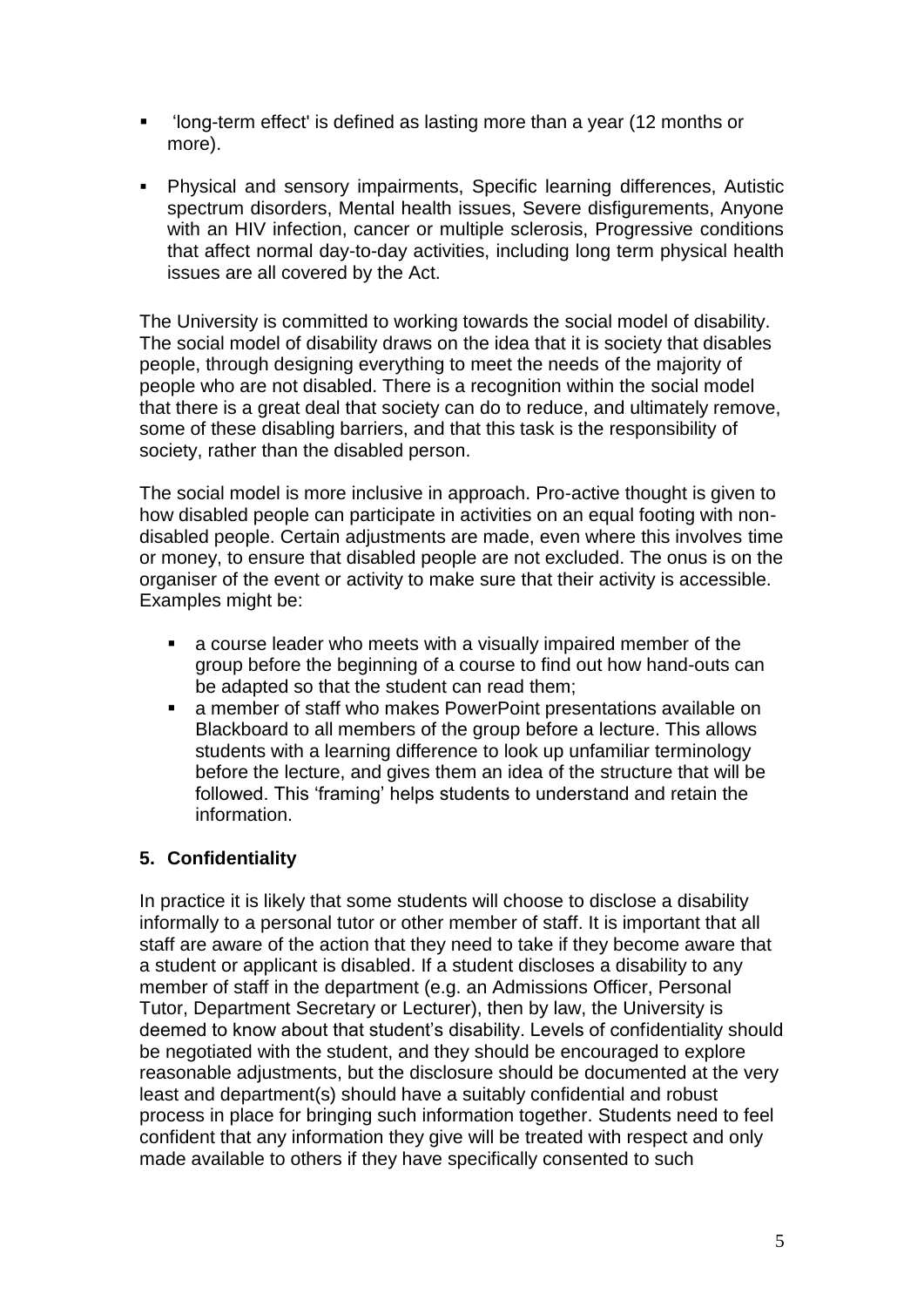disclosure, or if there are exceptional circumstances that override confidentiality.

Where written notes of contacts with students are maintained, students should be made aware of this in advance. Staff are responsible for ensuring that personal information about any student is never inappropriately disclosed. In order to reduce the possibility of any inappropriate disclosure occurring, the following points should be observed:

- Explicit written consent should be obtained before personal information is shared and students should be made aware who will be receiving the information and what information will be communicated. Information should be shared on a strictly 'need to know' basis.
- **Confidentiality may be breached when a student is deemed to be at risk to** themselves or to others and should be clearly justified on a case by case basis.
- Everyone with access to personal data should be aware of their responsibilities and obligations to respect and protect confidentiality and should comply with the law and University guidelines on the storing of personal information.
- **Ensure that any discussion about a student's mental health is conducted in** private. Email communications should be kept to a minimum, anonymised if possible and marked as confidential.

It should also be made clear to the student that they can always disclose in the future.

## **6. Encouraging Disclosure**

Disabled students in HE will not always be obvious to us. It is up to institutions to encourage students to disclose if they are disabled.

Ensuring an open and supportive culture in which students feel comfortable in disclosing their disabilities is essential and providing as many opportunities to disclose as possible.

Students already studying at the University who have not disclosed a disability or Specific Learning Difference e.g dyslexia to the University are encouraged to do so. The sooner students inform the University of their support requirements, the better able that appropriate support can be put in place. The information provided enables the University to liaise with those colleagues who need to know about the support that is needed. Information will not be disclosed for other purposes without consent, except where there is a legal obligation to do so or where exceptional issues of personal safety arise. Depending on the nature of the disability, this information will be processed and held in the Disability Office/Wellbeing Service and used for the administration of academic related support and any other legitimate University purpose. In doing so, the University will observe at all times the data protection principles embodied in the Data Protection Act 1998.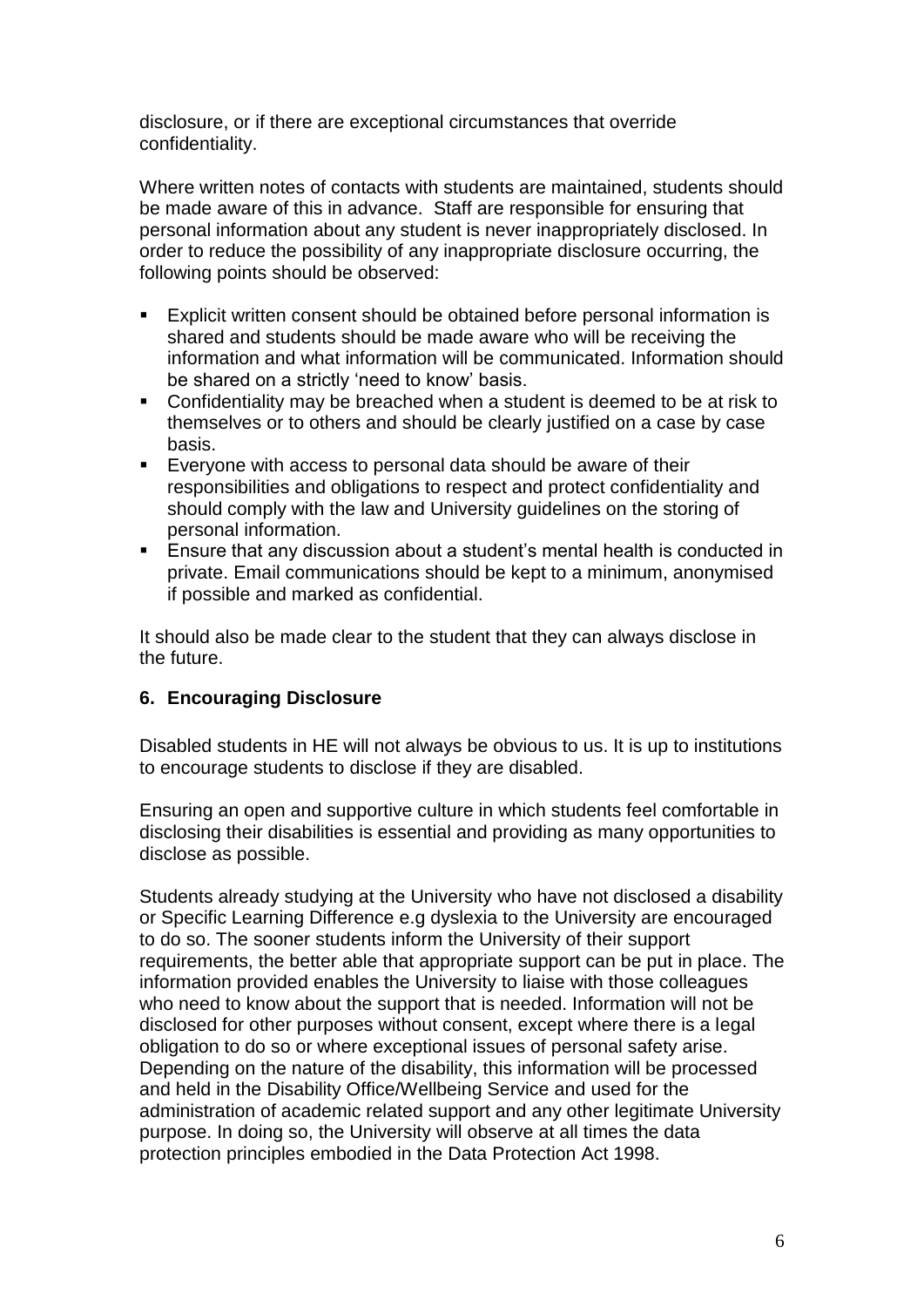## **7. Student Support Services – Disability Office and Wellbeing Service**

Depending on the nature of the disability, the Disability Office/Wellbeing Service at Swansea University will be the first point of contact for disabled students including students with a specific learning difference, mental health difficulty or medical condition. The Disability Office and Wellbeing Service provide information, advice and support on disability issues to all Swansea University students and potential students. The Service is complemented by, and works with departmentally based Disability Link Tutors whose role is to support disabled students within their academic departments.

The Disability Office and Wellbeing Service are committed to developing an inclusive learning environment for disabled students. Enquiries from students with learning differences, chronic medical, mental health difficulties sensory impairments or access difficulties are welcomed. Students are encouraged to disclose any disability or medical condition to ensure that appropriate support can be arranged. This could include access, examination and study arrangements. This provides an opportunity to discuss support needs and funding such as the Disabled Students Allowances and to find out about facilities that may be available.

Students can seek confidential advice and support from the Disability Office or Wellbeing Service. All information disclosed is treated as 'sensitive personal data' as defined by the Data Protection Act (1998), and will not be passed on to a third party without explicit signed consent unless there is a serious risk to an individual or others by not passing this information on. It should also be noted that if information is not passed on this may restrict the adjustments that are able to be made.

#### **8. Pre Application Information**

The Disability Office and Wellbeing Service participate in the University Open Days and encourage disabled applicants to visit where possible to find out about the facilities available at Swansea University. This visit gives students a good idea of the type of support and services that are available, including, for example, alternative examination arrangements, and some of the many changes and improvements that have been made to improve access to our campus. For students who require a more confidential meeting a private interview can be arranged on request. For students with more complex needs it is possible to offer a fully co-ordinated pre-entry visit with input from the Accommodation Service, the Library, Transcription Centre and relevant Academic Departments as required. Depending on the nature of the disability students are advised to contact the Disability Office or Wellbeing Service for further details or to arrange a pre-entry visit.

## **9. Admissions**

The University is committed to the principle of equality of opportunity and seeks to apply this principle to all aspects of its admissions process.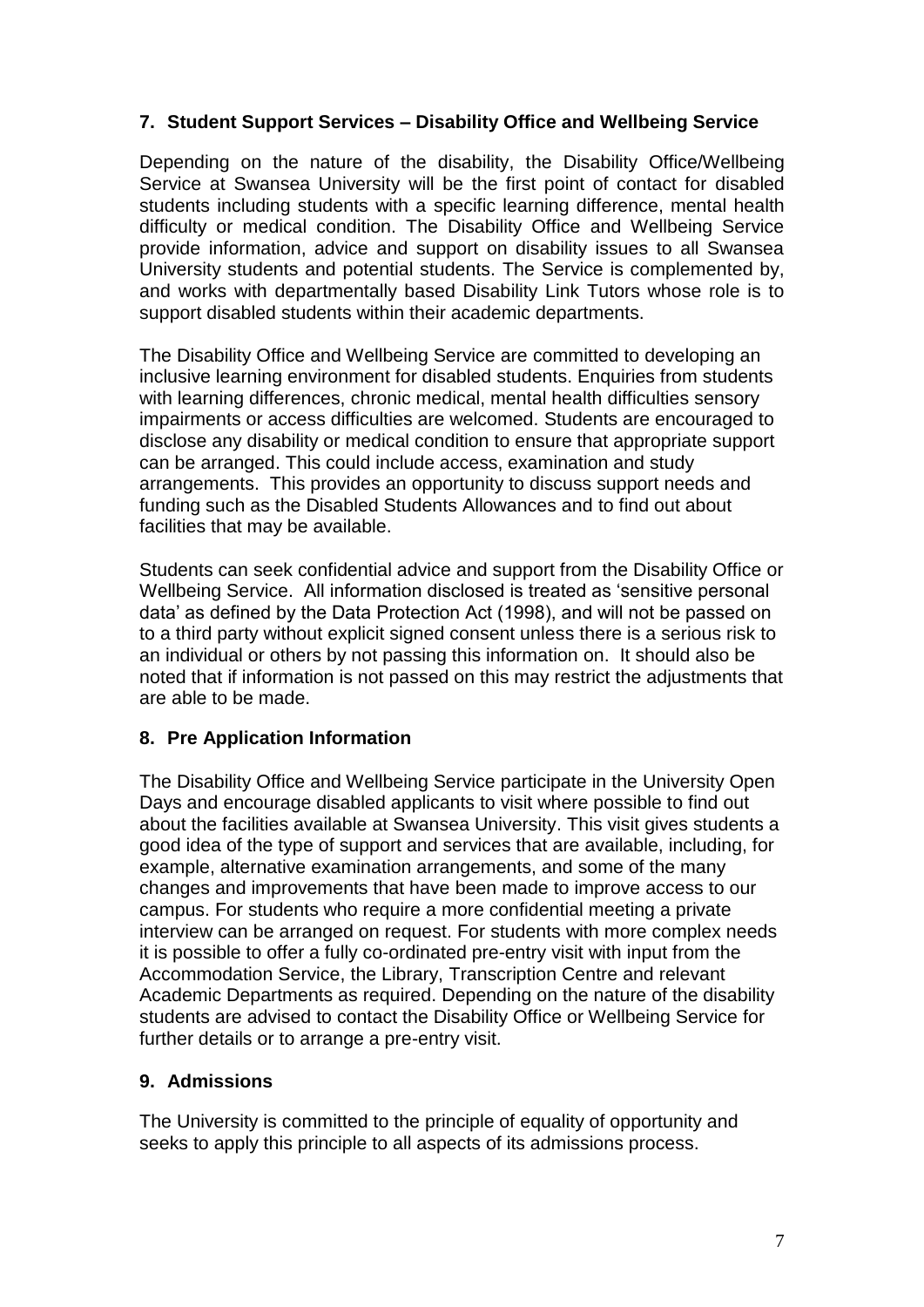Disabled students have the right to access and benefit from learning opportunities offered by the University. Disabled applicants will be evaluated for admission using the same academic criteria and where required, evidence of motivation and suitability for the intended study as all other applicants for the same course. Support requirements will be addressed separately.

Applicants who declare a disability on their application form will be contacted by the Disability Office or Wellbeing Service to seek further information. Applicants will have the opportunity to make their support needs known via a questionnaire and will be encouraged to arrange a visit to discuss support arrangements that may be needed.

No academically qualified applicant will be refused a place at the University on the grounds of disability alone. Every opportunity will be provided for full consideration of the specific support or facilities required for disabled applicants and all reasonable adjustments will be made.

The University may, very rarely reject an application for a place on the grounds of disability where:

- there is the application of an academic, medical or other standard ("competence standard") applied by or on behalf of the University for the purpose of determining whether or not a person has a particular level of competence or ability. For example, if the chosen course of study leads to a professional qualification and the relevant professional body has set particular competence standards which would preclude membership by a student with a particular impairment. (In such circumstances, the University should, however, enter into discussions with a professional body to ascertain whether such competence standards may be amended to allow membership by a student).
- There are material and substantial reasons such as overriding health and safety/duty of care concerns.
- Essential reasonable adjustments cannot be made to the course content and the course's structure of delivery or to the provision of suitable staff or facilities.
- When barriers caused by professional requirements and/or by regulations of professional bodies preclude membership by people with specific disabilities

Admissions Tutors are expected to seek advice from the Disability Office or Wellbeing Service whenever there is a concern about the impact of a disability on a student's ability to follow a course.

The University will regularly review admissions criteria to ensure that they create no unnecessary barriers for disabled people. Furthermore, in discussion with the disabled applicant, the University will do all it can to make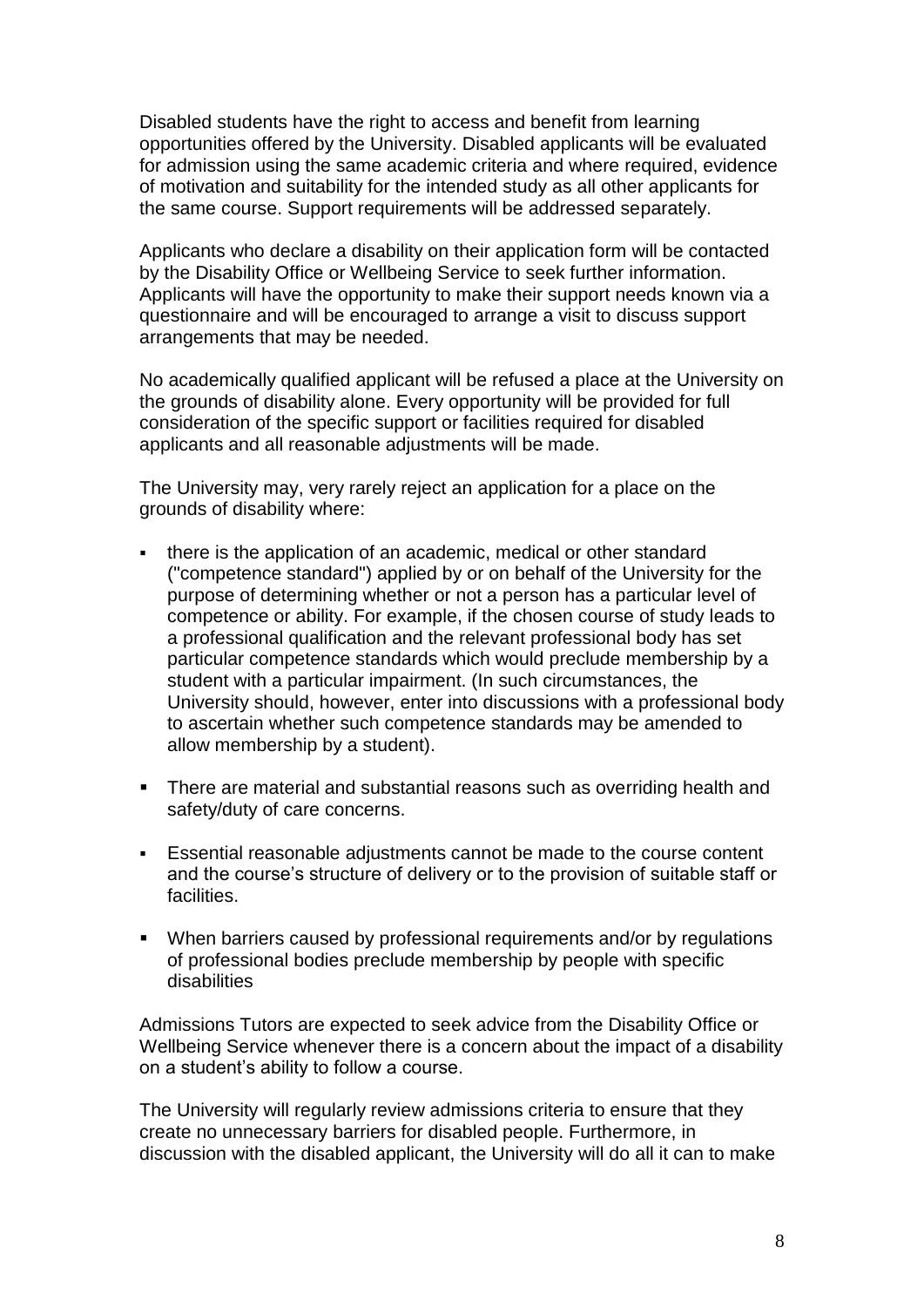reasonable adjustments and to make available any necessary provision, to allow students to accept the offer of a place.

# **10.Accommodation**

Our policy of integrating disabled students into the University community extends to residential provision. Swansea University has a number of rooms in student residences that have been adapted to accommodate the needs of disabled students. It is our policy to make reasonable personal adaptations to bedrooms where required. Carers can be accommodated where appropriate. Disabled students or prospective students are encouraged to contact the Disability Office to discuss their accommodation requirements. If a disabled student needs to live in University accommodation for the full length of their course on account of their disability, it is possible to arrange this.

## **11.Other support services**

The University will aim to ensure that disabled students have equal access to all student support services. While it is recognised that some of these services are located in buildings which have access problems, the University will ensure that the service can be provided in such a way that the needs of disabled students are met. Examples of this would be assistance in libraries to obtain books, provision of information in Braille, large print or alternative formats, provision of open days and other events in accessible venues.

The University will aim to provide a range of accessible IT equipment and software in all open access laboratories throughout the University.

# **12. International students**

The University is committed to supporting international students in their academic studies in an equivalent way to home students so far as is reasonably possible.

International students are strongly encouraged to declare a disability, medical condition mental health difficulty or specific need at application stage. Where a disability is declared, the same procedures are followed as for home students. Students and prospective students from outside the UK should be aware that international students are not eligible for the UK Disabled Students' Allowance. Students are advised to contact their home Government for information on any funding that may be available as a disabled student. Students on exchange programmes should seek funding from their 'home' institution.

As international students do not have access to the financial support that the UK Government provides for students who are residents of the United Kingdom it is essential that students take into account how they will be able to cover the cost of any support they may need while at University from the financial resources that are available to them.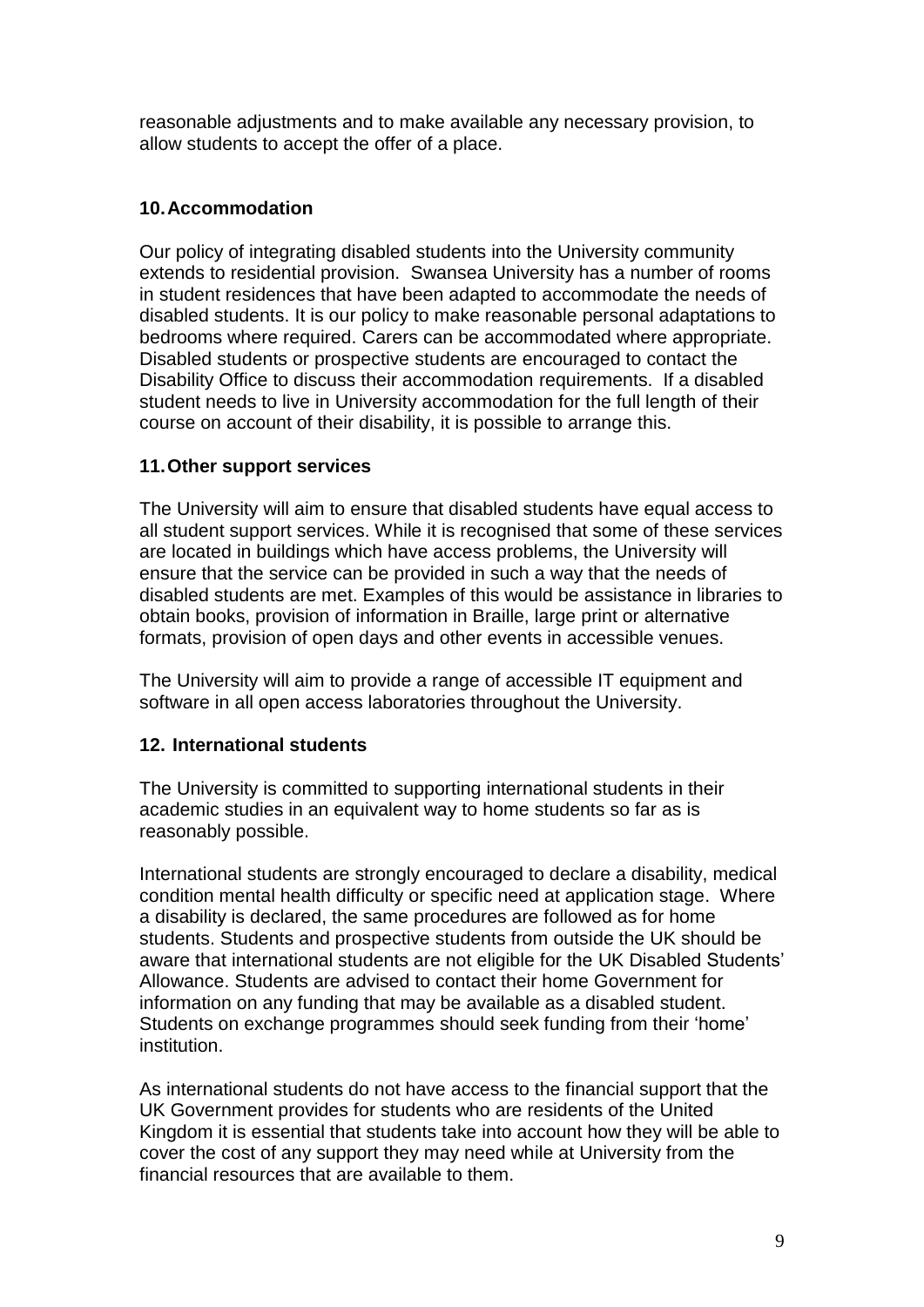The Disability Office/ Wellbeing Service strongly advise International students to contact the relevant Office before making a formal application to the University. This will give students the time to fully explore and understand the support they will need and the extent to which the University can provide it.

### **Support available to all students include,**

- Support from the Disability Office and Wellbeing Service  $\bullet$
- Ability to record lectures and seminars
- Limited loans of equipment
- Use of computer, reader or scribe in exams
- Alternative examinations

### **Support that International Students may need to pay for:**

Some other support arrangements may be more difficult to obtain and arrange, as well as being expensive. It is likely that the international student or their sponsor will need to provide the funds to cover this support. Support arrangements which fall into this category may include:

- Personal care e.g. help with washing, dressing, shopping, cooking
- Sign language interpreters and Teachers for the Deaf
- Extensive brailling

#### **13.Assessment**

The University is required to make reasonable adjustments when a disabled student may be placed at a substantial disadvantage in comparison with a person who is not disabled. Examples of reasonable adjustments for students include making appropriate arrangements in such activities as:

- teaching, including classes, lectures, seminars, practical sessions
- examinations and assessments
- field trips and outings

Adjustments may include specific examination arrangements, provision of additional support for learning, adjustments to assessment practices, accommodation arrangements, and specific access issues such as the use of guide dogs.

The University via the Safety and Occupational Health Services also has the facility to conduct work place assessments to identify if specific equipment or reasonable adjustments are required or if there are health and safety issues that need to be addressed.

In the majority of cases, appropriate modes of examination and assessment will be determined following an assessment of needs, with a view to enabling students to demonstrate that they have met the criteria for progression or the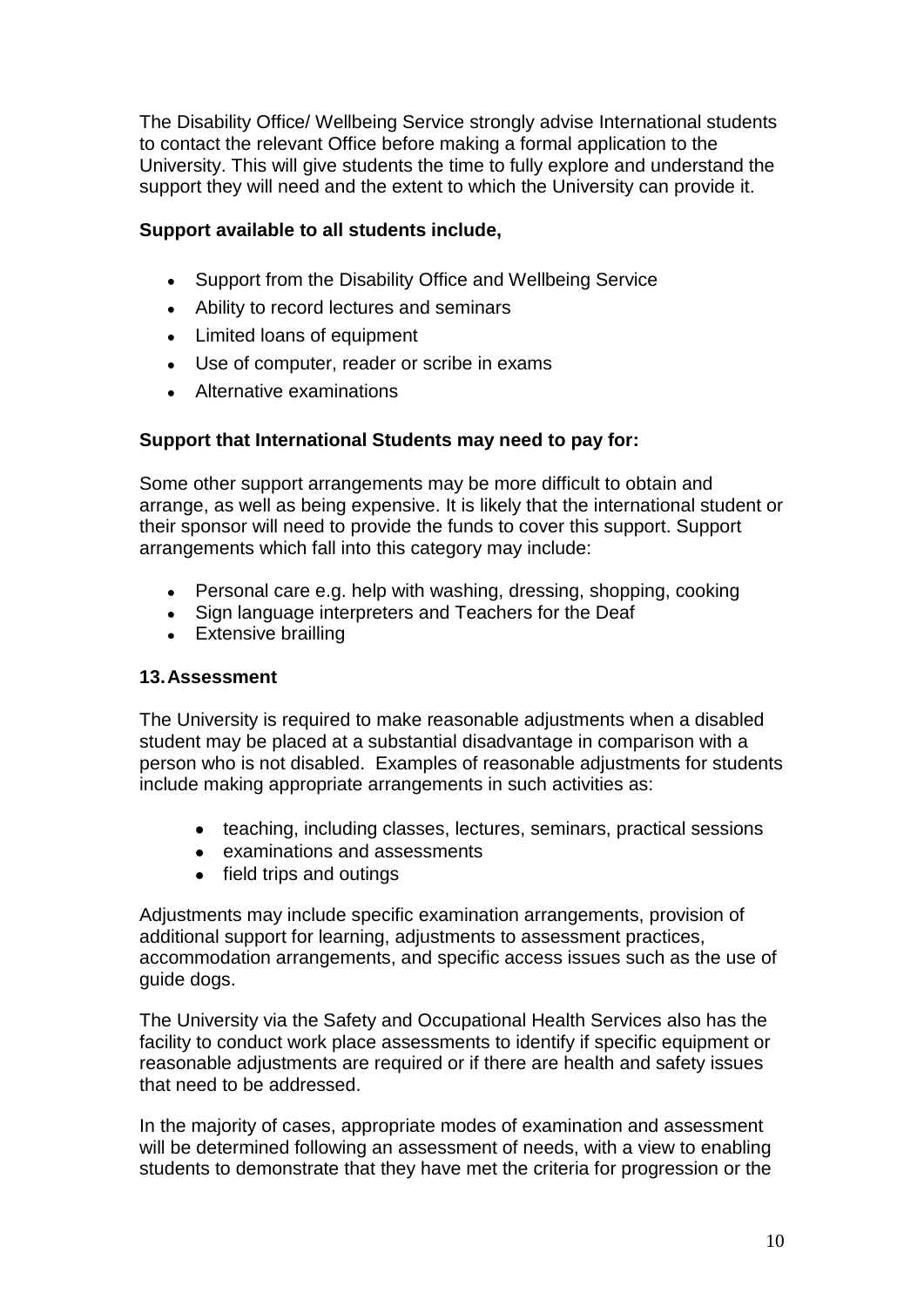conferment of an award. The purpose of any alternative arrangements shall be to level the playing field without compromising academic standards.

The University believes that assessment methods should, as well as being appropriate to the academic objectives of the course, minimise the impact of a student's disability on performance in assessment. This means that some students may require alternative arrangements for examinations or other assessments.

The University adheres to the Quality Assurance Agency's Code of Practice on disabled students and in this context in particular with the following precept that "academic assessment practices ensure that disabled students are given the opportunity to demonstrate the achievement of learning outcomes and competence standards". At the same time, the rigour and comparability of the assessment should be protected with the affect that one academic standard should be applied to all students.

Wherever possible, students who have a disability, learning difference or longterm medical condition should undertake the same assessments as others on their course. Where the nature of the disability, mental health difficulty learning difference or long-term medical condition makes it impossible for a certain form of assessment to be used, any alternative form of assessment must be of the same standard and present a comparable level of challenge.

It is the University's responsibility to give students opportunities to disclose a disability, mental health difficulty, learning difference or a long-term medical condition and to ensure appropriate confidentiality. Students must be aware, however, that in order for alternative arrangements to be implemented, relevant staff will have to be informed of the disability or long-term medical condition. It is the student's responsibility to ensure that the University is aware of his/her disability and to apply for any variation in assessment conditions within deadlines which are established for this purpose. Any request must be supported by acceptable medical evidence of a learning difference, dyslexia or long-term medical condition.

Appropriate modes of examination and assessment will be determined after consultation with the student, relevant academic staff, the Disability Office/Wellbeing Service and the Registry, as necessary, to enable students to demonstrate that they have met the criteria for progression or the conferment of an award. The purpose of any specific arrangements shall be to compensate for any restriction imposed by the disability without compromising academic standards. It is essential that academic programs are regularly reviewed to ensure they are non-discriminatory and proportionate.

#### **14.Examinations**

Many disabled students are substantially disadvantaged in a traditional written examination because of the stamina required to continue writing or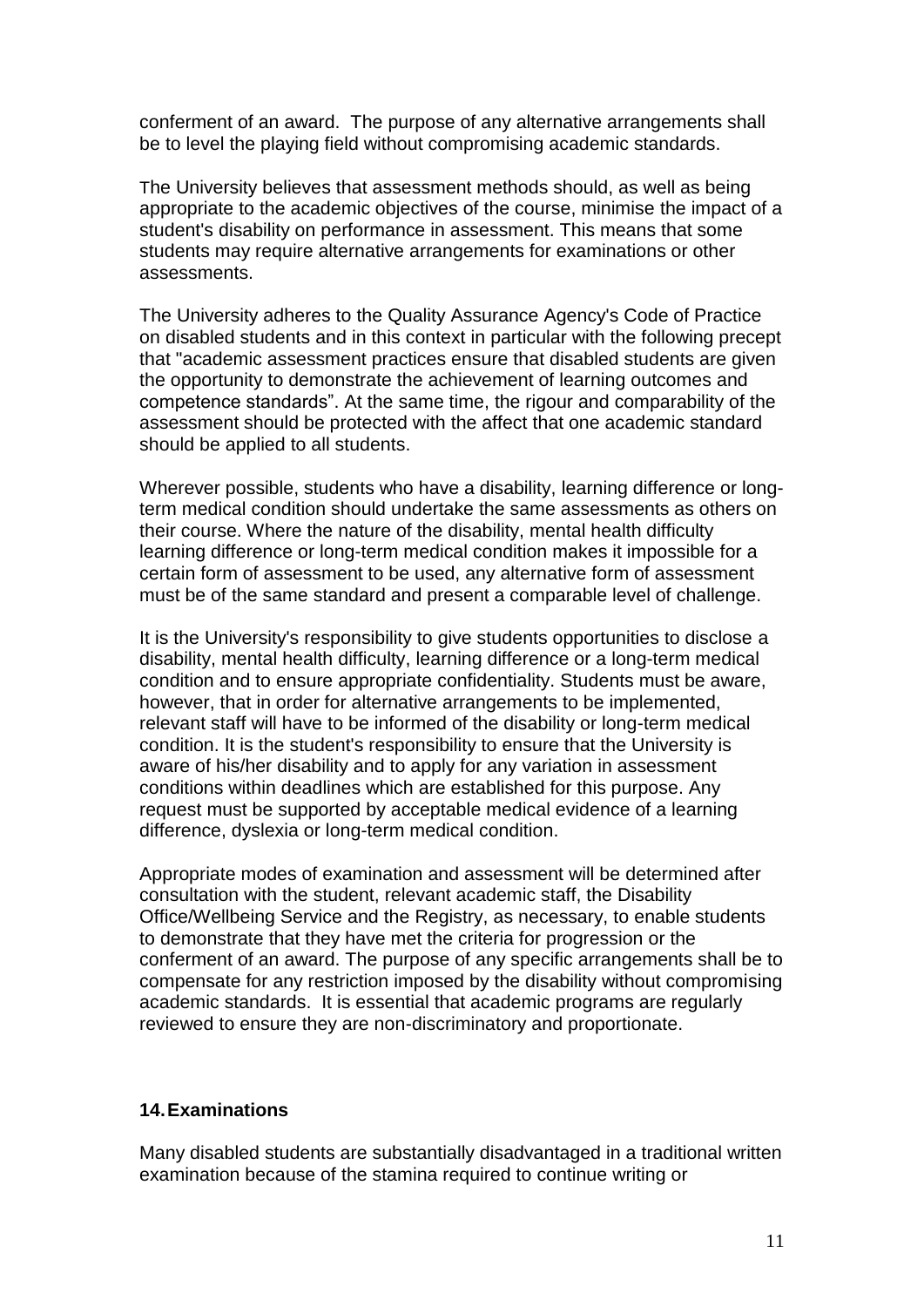concentrate for a sustained period of time. In addition, the examination paper may present a barrier because the language in which it is written may be easy to misinterpret (e.g. by a student whose first language is sign language or by a student who has dyslexia). Special examination arrangements can be approved for students who, as a result of a disability, are unable to sit formal university examinations under normal conditions. Such arrangements are designed to ensure that equitable examination conditions are provided and to allow students to demonstrate their knowledge and understanding. The University is strongly committed to equality of opportunity in its provision for all students and ongoing support with the focus being on providing accessible services and supporting students in completing their courses as independently as possible.

If a disability affects a student's ability to take examinations, appropriate arrangements can be made to take account of this. For example, students who have a learning difference may be given additional time in examinations and for students with a visual impairment questions can be brailled, produced in large print and/or presented on disk. If an amanuensis or the use of a personal computer is required, this too can be considered.

The Disability Office/Wellbeing Service are responsible for informing academic departments and the Examinations Office of any alternative examination arrangements based on comprehensive assessments of needs or recommendations made by an appropriate medical professional. All alternative exam arrangements have to be supported by appropriate and relevant evidence of need. It is the responsibility of the student to provide the Disability Office or Wellbeing Service with such professional evidence.

Alternative arrangements will be implemented by the University's Examinations Office for examinations controlled centrally, or implemented by Schools/Colleges where examinations are held independently or where it involves another form of assessment.

#### **15. Use of Stickers**

Students who are registered with the Disability Office with a specific learning difficulty (SpLD) are offered the opportunity to attach an official Swansea University sticker to their examination papers and coursework identifying themselves as dyslexic. A separate policy and guidelines for marking the examination and coursework papers of students with Specific Learning Difficulties and how to obtain official stickers are available at [http://www.swansea.ac.uk/study/current/StudentSupportServices/DisabilityOffi](http://www.swansea.ac.uk/study/current/StudentSupportServices/DisabilityOffice/DyslexiaPolicies/) [ce/DyslexiaPolicies/](http://www.swansea.ac.uk/study/current/StudentSupportServices/DisabilityOffice/DyslexiaPolicies/)

## **16.Field Trips, Placements and Study Abroad**

Field trips and periods of study abroad may cause a range of difficulties for disabled students. Where a student with an identified disability or medical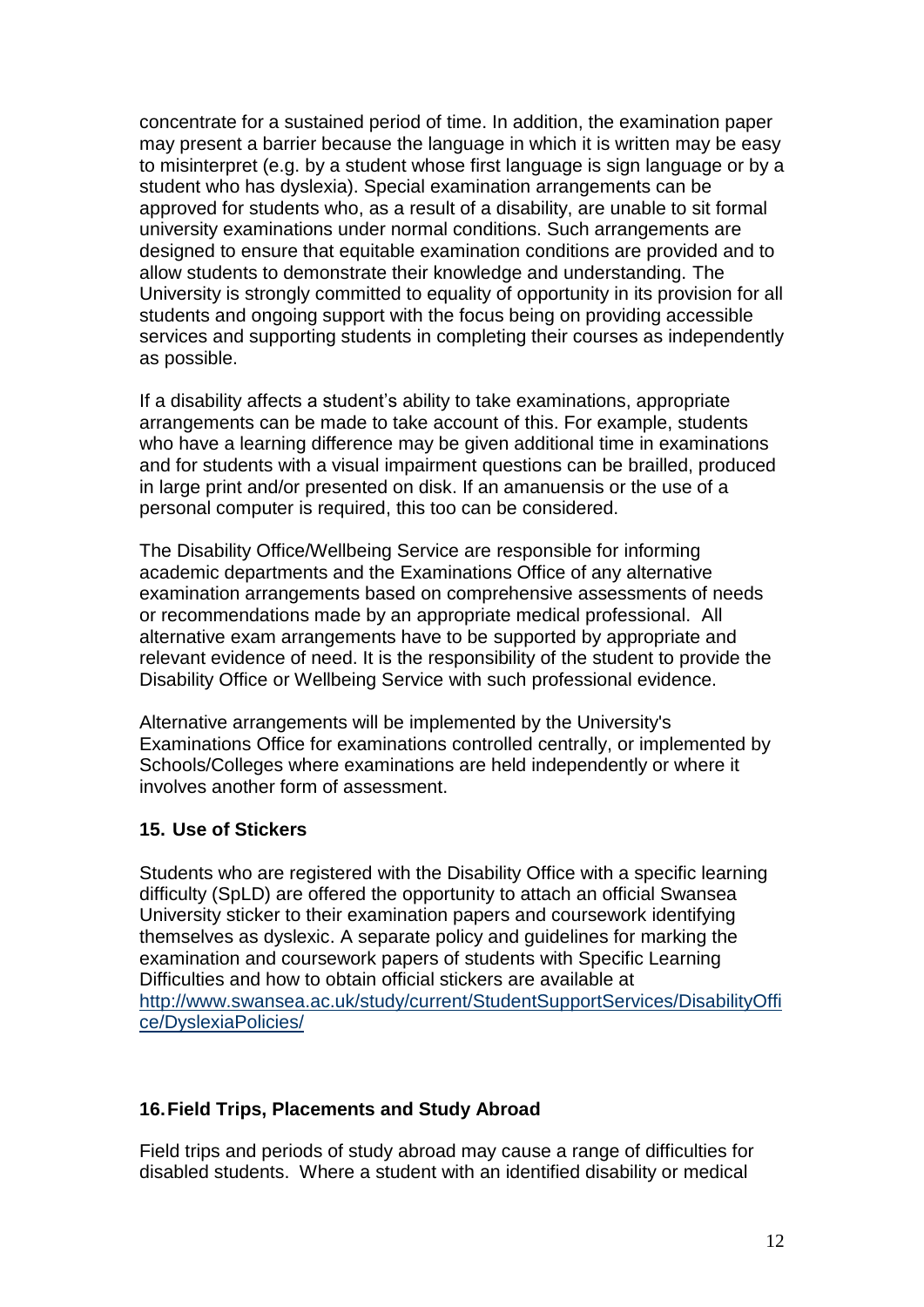condition is following a programme of study which involves a period or periods away, the Programme Director or Personal Tutor should discuss the implications of this with the student and the Disability Office/Wellbeing Service well in advance of the proposed trip. As a guide, discussion should take place at least 6 months prior to a field trip and at least 12 months prior to a year abroad.

With regard to work and practice placements, the placement provider has a duty of care whilst students are there. University staff from participating Schools/Colleges will provide advice and support to disabled students and liaise with the providers about the students' needs, bearing in mind confidentiality and disclosure policies.

## **17.Students who become disabled**

The University will take all appropriate steps to ensure that a student who becomes disabled (or becomes aware of their disability) during their course has every opportunity to complete their course through the provision of the same level of adaptations and support as a comparable student who was disabled at the start of their course.

## **18.Access and Egress**

The University recognises that physical access to the estates and building is a crucial aspect of its policy. The University is working towards ensuring that all premises are accessible for disabled students, and visitors. It is recognised that this has to occur within the constraints of existing buildings. Where access is limited, the University will instigate reasonable alternative arrangements, for example, by changing venues and altering timetables. Disabled students are encouraged to suggest improvements to physical access. All practicable steps will be taken to ensure the safe access and adequate working conditions for all people on campus.

The University has established programmes of work aimed to continually improve the accessibility of campus for disabled students. In addition to access, the University gives due consideration to the problems of egress from buildings by disabled students given that during an emergency evacuation, lifts (other than fire fighting lifts) currently will not operate and there will be heavy usage of evacuation routes.

As far as is reasonably practicable, the University seeks to establish and maintain an environment for students and visitors that is safe and without risks to health. It also aims to provide and maintain plant, equipment and systems of work that are safe and without risks to health and seeks to ensure further safe means of access to and egress from all places within its control.

## **19.Fitness to Practise**

All subjects offering courses which are associated with a professional qualification welcome applications from disabled students. A disability,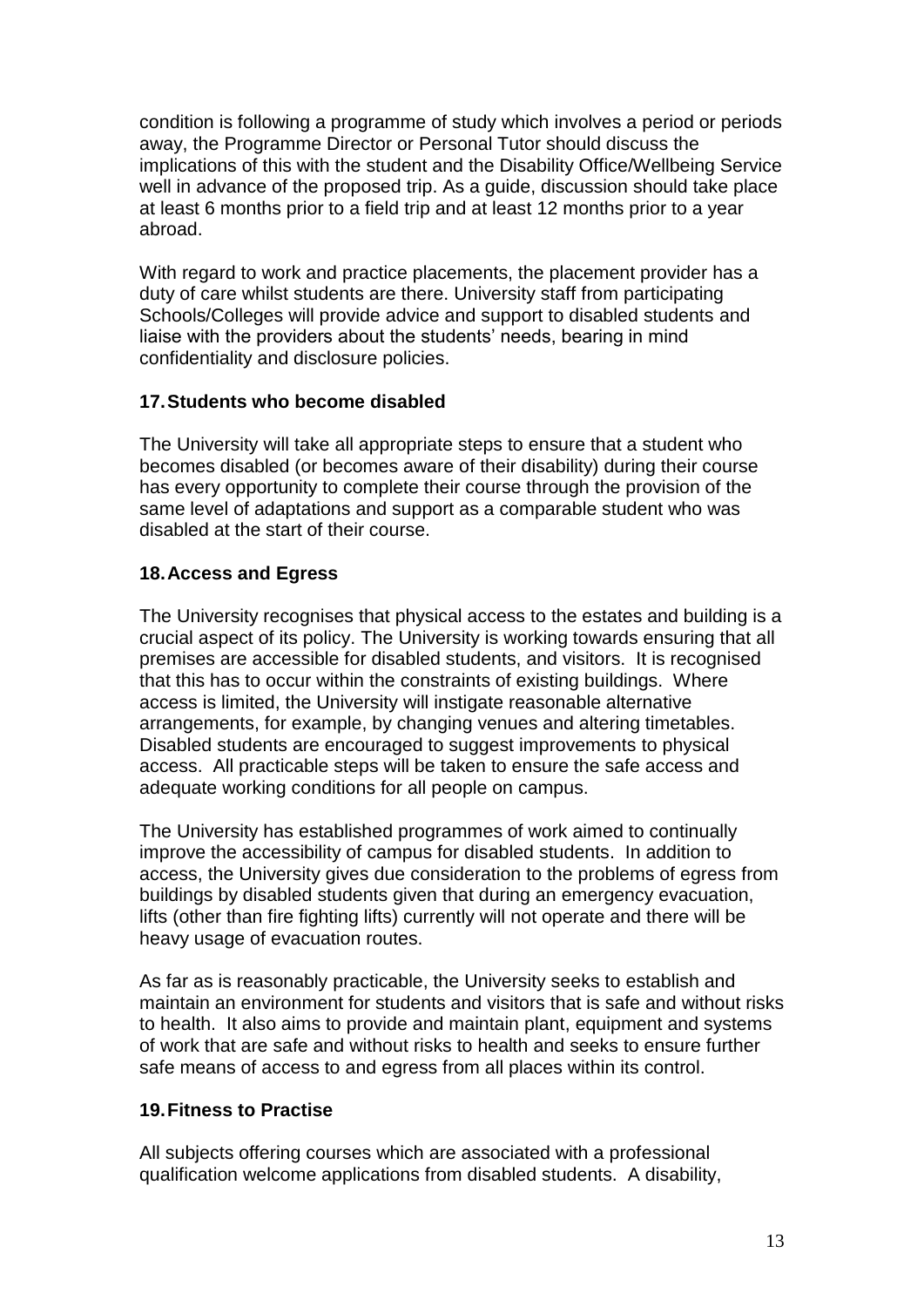medical condition or learning difference does not preclude application to study for qualifications in medicine, nursing or social work. However, students who take these courses are required to comply with the Fitness to Practise policies of the bodies which govern the respective professions (e.g General Medical Council GMC, Nursing and Midwifery Council, Care Council for Wales).

A student's disability or medical condition may interfere with a student's ability to cope with their chosen course of study and could impact on fitness to practise. Where a student is pursuing a programme of study leading to a professional qualification which is subject to a 'fitness to practise' or any serious or persistent concerns about the affects of a student's disability, or medical condition on their ability of fitness to practise should be referred to the Head of School/College.

Whether a student is fit to practise will be determined by the Fitness to Practise Committee. Where the requirements of a professional body prevent a student from completing a programme of study, the University will offer advice and guidance on other study options.

### **20.Fitness to Study**

The University has a responsibility to balance its duty of care for disabled students with its duty towards all other students and staff. The University will make every possible effort to support students who need to suspend their studies on the grounds of fitness to study. The University's full policy and procedures can be found at:

[http://www.swan.ac.uk/registry/academicguide/UndergraduateAwardRegulatio](http://www.swan.ac.uk/registry/academicguide/UndergraduateAwardRegulations/GeneralRegulations/24SuspensionofStudies/) [ns/GeneralRegulations/24SuspensionofStudies/](http://www.swan.ac.uk/registry/academicguide/UndergraduateAwardRegulations/GeneralRegulations/24SuspensionofStudies/)

## **21.Suspending Studies**

Where a medical condition or disability prevent a student from continuing with their programme of study, the University will attempt to provide advice and support on the options available according to the best interests of the student. Before suspending or withdrawing students are encouraged to explore the implications of his/her decision through consultation with their Academic School, Disability Office/Wellbeing Service and the Academic Registry.

The full University policy and procedures on suspending studies can be found at:

[http://www.swan.ac.uk/registry/academicguide/UndergraduateAwardRegulatio](http://www.swan.ac.uk/registry/academicguide/UndergraduateAwardRegulations/GeneralRegulations/24SuspensionofStudies/) [ns/GeneralRegulations/24SuspensionofStudies/](http://www.swan.ac.uk/registry/academicguide/UndergraduateAwardRegulations/GeneralRegulations/24SuspensionofStudies/)

## **22.Visitors**

Any service that the University provides to the general public is covered by Equality Act 2010. This would include support for the needs of disabled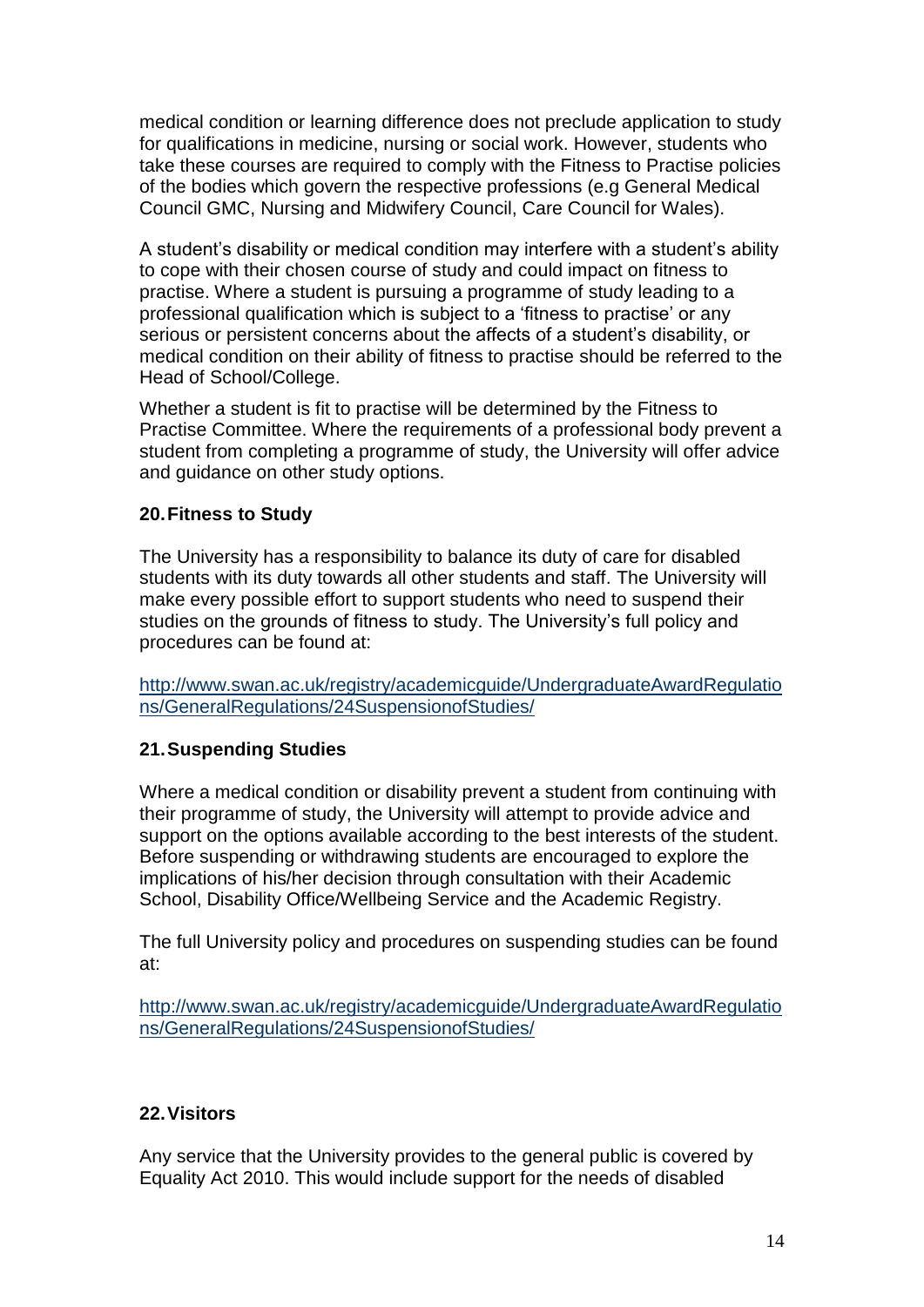visitors using, for example, the library, sports facilities or attending open days, public lectures, graduation ceremonies, Chaplaincy and Taliesen.

This duty includes giving disabled visitors the opportunity to disclose confidentially their support needs, in advance of their visit. We will also provide:

- Written or print information in accessible alternative formats, if requested.
- **Portable audio loop systems for the hard of hearing, if requested.**
- Accessible access to all main building and public venues.
- Emergency evacuation of disabled visitors in the event of a fire or other similar emergency.
- Staff training in disability awareness for 'front of house' staff dealing with members of the public.

The University has a duty to make reasonable adjustments in anticipation of such requests and to do all that is possible to ensure disabled visitors do not experience less favourable treatment. However, where resources are scarce (e.g. British Sign Language (BSL) Support Workers or disabled parking spaces on campus) visitors are required to give reasonable notice of their requirements to enable the University to meet its obligations.

# **23. Roles and responsibilities**

Heads of School/Colleges will be responsible for ensuring that their staff are fully aware of the relevant policies and practices. Individuals have a responsibility to ensure that they support the promotion of disability equality and to treat disabled persons fairly, with respect and in accordance with the provisions of this policy.

## **24. Impact Assessment**

Swansea University recognises its responsibility to ensure that no-one is discriminated against or disadvantaged, through membership of any particular group, or on the grounds of age, disability, gender, race, religion, or sexual orientation. The Disability Policy has been assessed as being of high relevance to our duties and the University will review its impact on disability equality and diversity, identify any inequalities by annual monitoring, and will take action where necessary. For additional information please refer to the University's Equality and Diversity website

[http://www.swan.ac.uk/personnel/GeneralInformation/PoliciesProcedures/Equ](http://www.swan.ac.uk/personnel/GeneralInformation/PoliciesProcedures/EqualOpportunities/DisabilityEqualityScheme/) [alOpportunities/DisabilityEqualityScheme/](http://www.swan.ac.uk/personnel/GeneralInformation/PoliciesProcedures/EqualOpportunities/DisabilityEqualityScheme/)

## **25. Monitoring**

As stated in the University's Equality and Diversity Strategy, the University will monitor its performance in relation to both staff and students. The University seeks to improve its services by using evaluation procedures that involve consulting and involvement of disabled people**.**